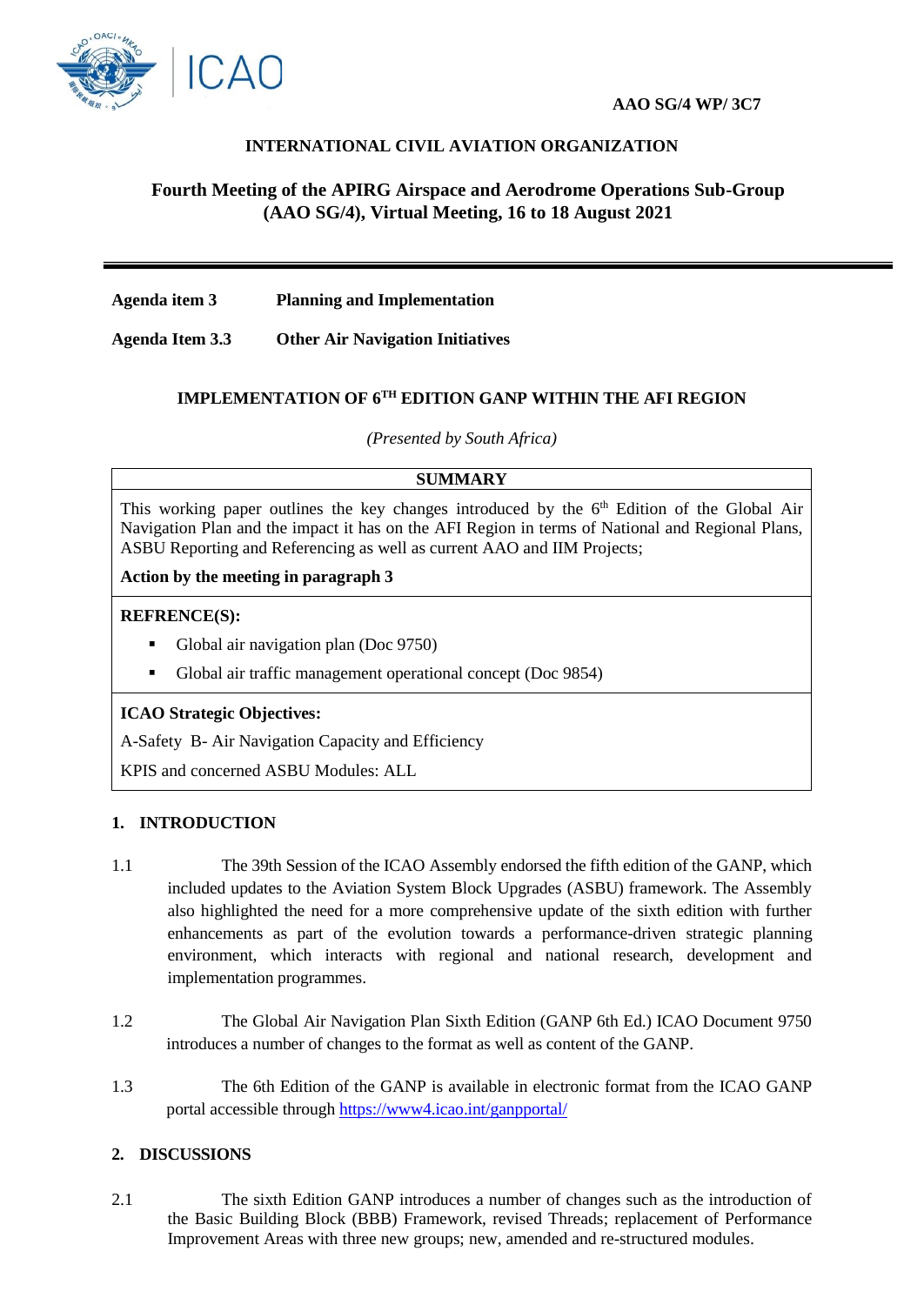- 2.2 The BBB framework describes the basis of any robust air navigation system. It identifies essential services required to be provided by States for international civil aviation in accordance with ICAO Standards and Recommended Practices (SARPs). These essential services are defined in the areas of Aerodromes, Air Traffic Management (ATM), Search and Rescue (SAR), Meteorology (MET) and Information Management (IM). The BBB framework also identifies the end users of these services, as well as the Communications, Navigation and Surveillance (CNS) infrastructure that are necessary to provide the services and is the baseline representation for service provision and operational improvement.
- 2.3 The BBB framework will be updated every two years taking into account amendments to ICAO provisions.
- 2.4 Another key concept in the updated framework is the categorisation of the ASBU Threads into three overarching groups namely Operational, Information and Technology. All the threads and associated modules have now been structured underneath these three groups, replacing the previously defined Performance Improvement Areas (PIAs) of Airport Operations, Globally Interoperable Systems and Data, Optimum Capacity and Flexible Flights and Efficient Flight Paths.
- 2.5 In terms of the GANP 5<sup>th</sup> Edition Threads, ASEP, CCO, CDO and RPAS has been discontinued, however the GANP 6<sup>th</sup> Edition contains five newly created Treads of COMI, COMS, CSEP, GADS and NAVS and with DATM amended to DAIM.
- 2.6 Based on the above, a review and revision will be required by States of their National ASBU plans, aligned to APIRG 22 Conclusion 30, to ensure alignment with the revised GANP and based on the Basic Building Block (BBB) Framework, revised Threads; replacement of Performance Improvement Areas with the three new groups; new, amended and re-structured modules.

#### **APIRG/22 Conclusion 22/30: Harmonization of the implementation of ASBU elements in the AFI Region.**

*That, in order to ensure a harmonized implementation of ASBU elements:*

*a) States:*

- *i) Strengthen the necessary bilateral and multilateral arrangements for the coordinated and effective implementation of the ASBUs modules with the view of ensuring systems and services interconnectivity and interoperability.*
- *ii) Appoint National Focal Points to coordinate at State level the implementation of ASBU;*
- *iii) Develop National Implementation Plans for the coordinated implementation of ASBU.*
- *b) ICAO provides more Training workshops to improve the understanding on ASBU and the new modules for Block 1.*

2.7 In line with APIRG Conclusion 23/15, the reporting of ASBU implementation status by States on the Air Navigation Reporting Forms (ANRFs) would need to be amended:

#### **APIRG/23 Conclusion 23/15: Establishment of mechanism for air navigation reports**

*That, in order to provide assistance to States in filling the ANRF:*

- *a) ICAO Regional Offices organize a workshop, to sensitize States on filling of ANRF be organized, by 31 March 2021; and*
- *b) States establish a mechanism for the collection of data to ensure annual reporting to the ICAO Regional Offices of air navigation upgrades, improvements and modernization, in particular information on status of implementation of ASBU modules.*
- 2.8 This in turn also affects the references of the current AAO and IIM Projects to ASBU Threads as contained in the 5<sup>th</sup> Edition GANP, which would also need to be reviewed and amended as it could potentially affect the scope of the projects:

## **APIRG/23 Conclusion 23/21: Coordination of Regional AAO and IIM Projects**

*That, in order to comply with ANS operational requirements:*